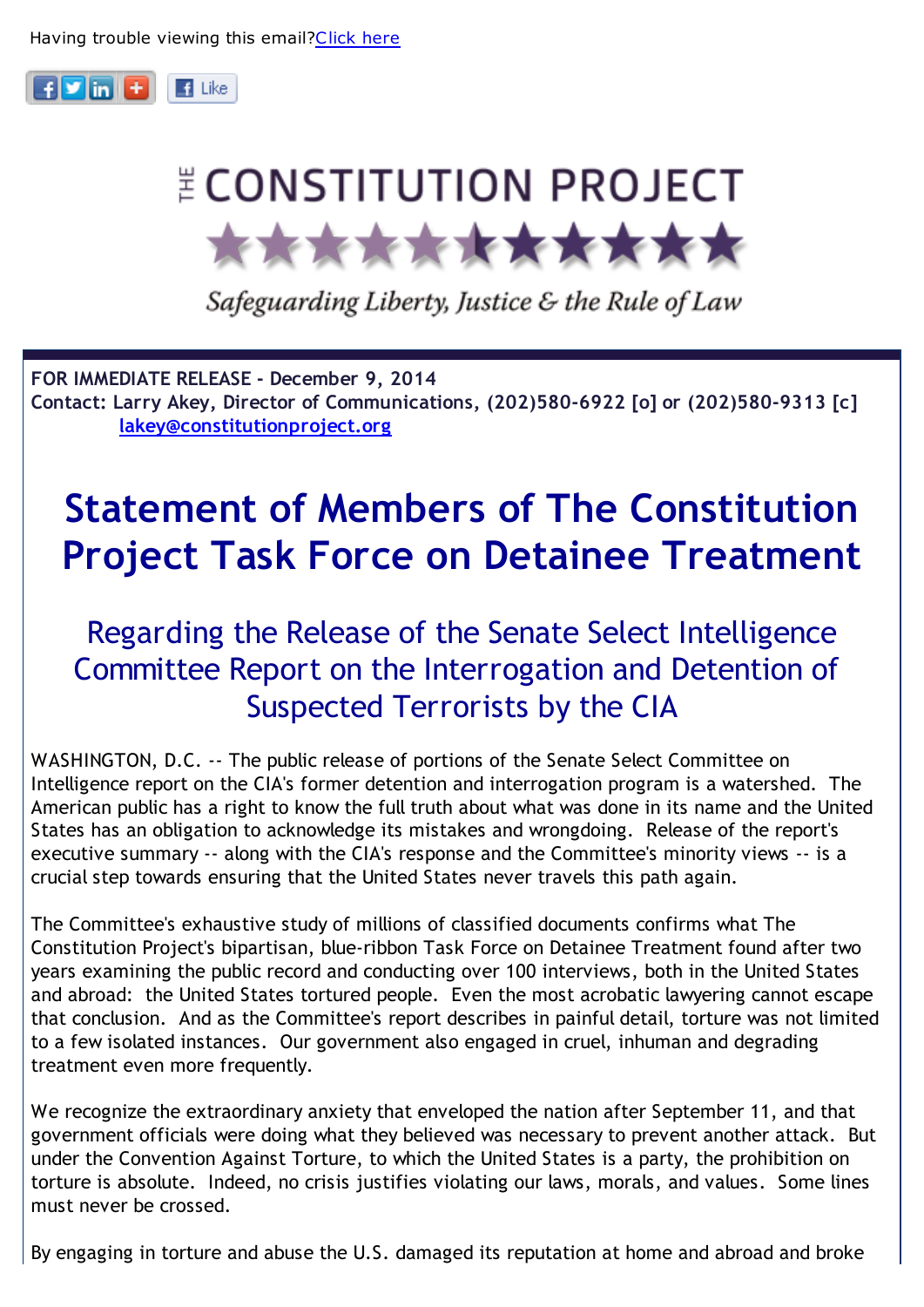the trust of important allies. Worse yet, these actions put our own armed forces personnel, intelligence professionals, diplomats and other Americans who might one day fall into hostile hands at heightened risk of being subjected to the same brutal practices.

We hope that the release of portions of the Committee's report is a sign of additional transparency to come-in particular, a declassified version of the full report should follow soon. What we know now demands immediate action. It is a collective responsibility to ensure that the United States never again sanctions torture under any justification.

We set out a number of [recommendations](http://r20.rs6.net/tn.jsp?f=001U4WG5wYoKXkpOv17fXMIycD3gTt8FTE1Pqi6ktL11E7enRcZCWy4Bc7bP8M_TsjEJW7mBEorPIQbijl6DAFWL6fxoFzMSJQzD5-_wkZwGVZcCwMMu5bD-I-3MSDZ1M4A5CXO0nsGlljw-S4thCuryUFgx1IPvNAmCZTOBcZl94NbZ638T71M_E1_x2BiDOUTmjW4WsQIvz8Z63j_mcOqaxCm2SpcGeekz58EBEAfyVSScpkKsCTK_DjI8m5AVpPbulbCoYbrPZrl8eXKydbyUY7A8kXmitKi42Nk1Mu1l6x95T5sFFSbQDQ-8PfERzhu2kJ-XthX6l0KU6dypm-FM63a9hu5VygNud0kTnY3anTLWBlGHfNbXAK_d_k8_VcJl2U8DsPaEFDgMWF1Cd83reXLr2ypVubW&c=&ch=) for reform in our Task Force on Detainee Treatment Report. Two should take immediate priority:

First, Congress should tighten our laws against torture and cruel, inhuman and degrading treatment. This means closing loopholes that some creative lawyers exploited to excuse inexcusable decisions by our country's leaders, and legislating important protections against torture - including a uniform standard for interrogations across all agencies - that our government currently observes as a matter of policy, but not law. Senator John McCain began this important work years ago. President Obama furthered it immediately upon taking office. Now is the time to finish it. We stand ready to support efforts toward that end.

Second, our government should work towards further reducing secrecy around post-September 11 abuses. The President should lead by declassifying the detention and interrogation program itself. We are confident that the more the public knows, the less likely it will be to tolerate anything less than policies and practice that absolutely prohibit torture and cruel, inhuman and degrading treatment.

Signed:

| Talbot "Sandy" D'Alemberte             | Amb. James R. Jones                  |
|----------------------------------------|--------------------------------------|
| Prof. Richard A. Epstein               | Lt. Gen. Claudia Kennedy, USA (Ret.) |
| Dr. David P. Gushee                    | Amb. Thomas R. Pickering             |
| Prof. Azizah al-Hibri                  | Gerald E. Thomson, M.D.              |
| Brig. Gen. David R. Irvine, USA (Ret.) | The Hon. William S. Sessions         |

*Signatories' biographies are available [here.](http://r20.rs6.net/tn.jsp?f=001U4WG5wYoKXkpOv17fXMIycD3gTt8FTE1Pqi6ktL11E7enRcZCWy4BQEfNcLzezoKM7PRS6FuwKrijwrXmzWtCCjEfAmw-nWdPzhi9QstMjajSCordm8RqHrXLOkj1DWXILb1e_d_v9a4tI_KOik7fuvq0_jKEZrbY9_QQgKnAcNpb-vSFTE-YUisIzPiGatC4ew8MH8FSEyIx2l66ZtTtr_cYIUnB2jpFERvJ_a_XP3gEUbxI71pG0NQ6RgzM1bUYFuE3uZX8Tc6X4huwFWBfQfB-ZaZwv5bXRcRQFuKir25WR-YcN1UxFVdQvSc5WWVXErszvVVw3m2gNM4FTrg2lIuJ8lF5CxxgxyyLplh2tJpGyURmrDMijtgwYmvlyUZN35iS-0WW5SENhSKkzh_ZQ==&c=&ch=)*

# # #

**[About The Constitution Project Task Force on Detainee Treatment](http://r20.rs6.net/tn.jsp?f=001U4WG5wYoKXkpOv17fXMIycD3gTt8FTE1Pqi6ktL11E7enRcZCWy4BeFfW2AZdpn4uTgHkcg7j4vivQgsOIotwsYcrVp3IPu7TRteVVEMnKSGQKmBOCZ1UJYjWXxc8nWE0BgdD_78PQKIJ3AhxKJS2giVBvJUCuJezYKICEOIeKMHx7xvqoqpmVwsaBw83wP5bUyLoG01LOBnILF2gDkELflIAO2cQ9Bfh2AXXNVoWSFLLQgVpRiN6jYsWKUwYNTgdNHzGjomMw9apDm4AIHB58rvsFP6Mgy1A5fXy1E5bt-wa4DUca8PPUlki4f2kbi20RazcbjJjPkEKWYZgSeVbSZdEuR4bwojbWdqhrAsKB4=&c=&ch=)**

*The Constitution Project Task Force on Detainee Treatment, an [11-member bipartisan blue-ribbon panel,](http://r20.rs6.net/tn.jsp?f=001U4WG5wYoKXkpOv17fXMIycD3gTt8FTE1Pqi6ktL11E7enRcZCWy4BQEfNcLzezoKM7PRS6FuwKrijwrXmzWtCCjEfAmw-nWdPzhi9QstMjajSCordm8RqHrXLOkj1DWXILb1e_d_v9a4tI_KOik7fuvq0_jKEZrbY9_QQgKnAcNpb-vSFTE-YUisIzPiGatC4ew8MH8FSEyIx2l66ZtTtr_cYIUnB2jpFERvJ_a_XP3gEUbxI71pG0NQ6RgzM1bUYFuE3uZX8Tc6X4huwFWBfQfB-ZaZwv5bXRcRQFuKir25WR-YcN1UxFVdQvSc5WWVXErszvVVw3m2gNM4FTrg2lIuJ8lF5CxxgxyyLplh2tJpGyURmrDMijtgwYmvlyUZN35iS-0WW5SENhSKkzh_ZQ==&c=&ch=) spent two years examining the treatment of suspected terrorists under the Clinton, Bush and Obama administrations. The Task Force analysis was based on a thorough examination of available public records and interviews with more than one hundred people, including former detainees, military and intelligence officers, interrogators and policymakers. In addition, Task Force staff and members conducted on-the-ground fact-finding in Afghanistan, Iraq, Libya, Lithuania, Poland and the United Kingdom, and also at Guantanamo Bay. In April 2013, the Task Force released a 600-page report that included a series of [unanimous conclusions](http://r20.rs6.net/tn.jsp?f=001U4WG5wYoKXkpOv17fXMIycD3gTt8FTE1Pqi6ktL11E7enRcZCWy4BeFfW2AZdpn4Xu1nomAyBq0x43Qz37XDzjO8mJ-pYCF54W2C8JXiOjCECAiR1uGVk7_wjqoDOct7a1mlZrqanMFJ-7GP7DyS6rxncXO8HPqwXWCuXo_nGu3z7J4UyJofs-QgIeNYAgvTXxvA4gCyG_CdXEXXrNw6YM2M4b4bslR8xocW1baKd9XIhu7ZxgG4g5zLqVR2MaPtZD_y7ZkprIrUMPrlpTR9nGSUwCmt4uwh5hiwI0qrOJKezqmLtBOsNKX6LBOi2iiduxaDccXqQb87V6VQobQAPhLDx2CBTOLzQrCK6RamFqyxlA4oS7xcTQ==&c=&ch=) and recommendations for reform.* 

**[About The Constitution Project ®](http://r20.rs6.net/tn.jsp?f=001U4WG5wYoKXkpOv17fXMIycD3gTt8FTE1Pqi6ktL11E7enRcZCWy4Bd0CHn88GY08tgZPjUEzZO-JS7pomLYIBoU2qBVdFXCQ7Hyh_WdXLUid6dM5mZUDHeATJAv3tRvnpiADhgbPANBbfd0U7MT3cb3LqiilZjKpcI_rjlbHXay1Alm0qiKrLBM-SPwhuLmikV1KvNj3XeaJVTqAiINzs2rjDWn48ZyNTUsctiydlWhDI9rBcn-gWQ073Z44gD8yCLUSMC1q1-nuptS2JJ6QCjPexAtGi0EcSE1TT_hI5pTjbWfM1vjr6X1XAJijl-u1UOL32-S0lui3Zdwznx__OXWgG5tVGrNyP9TOIGxZozhJpmqlqCYVCw==&c=&ch=)**